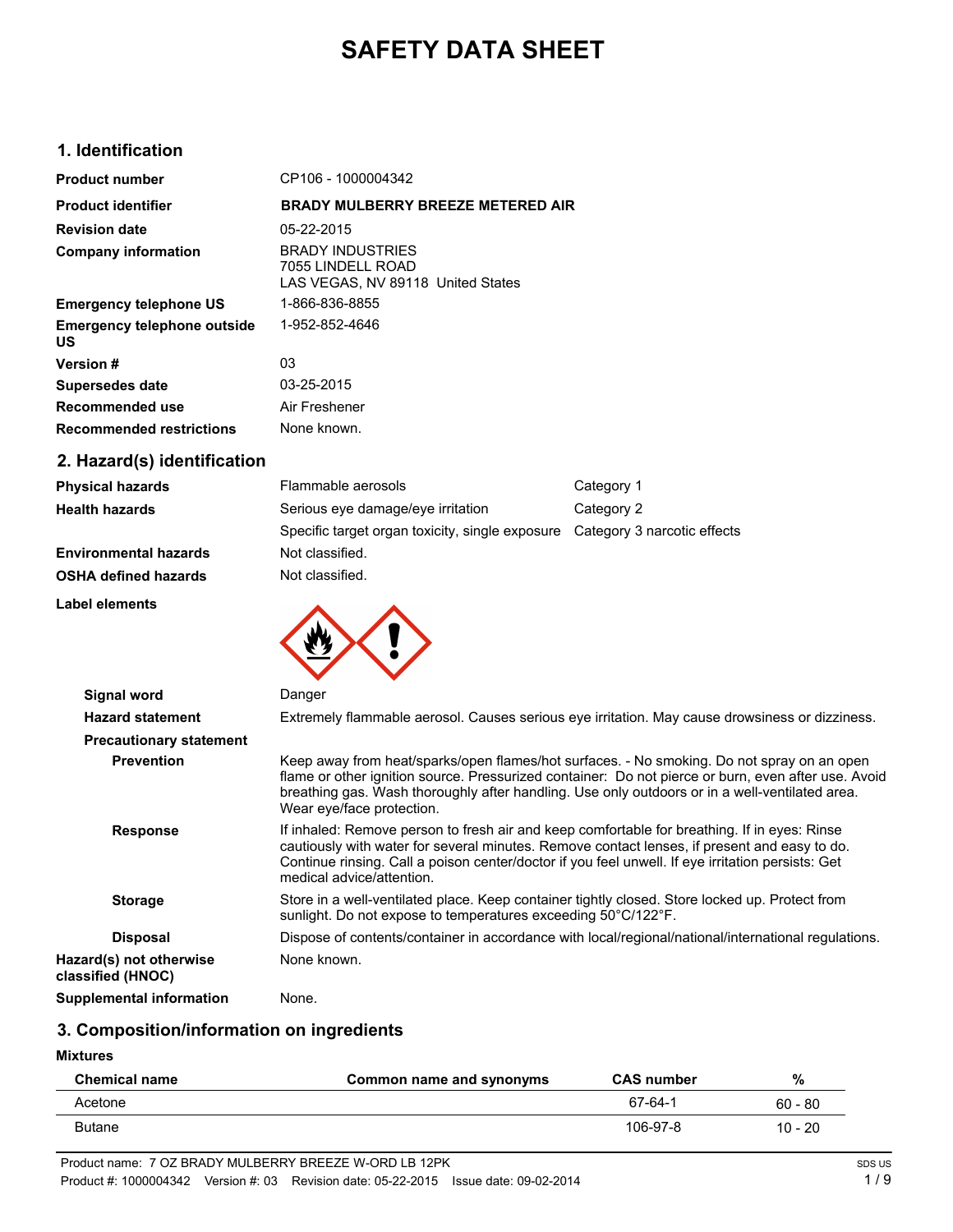| <b>Chemical name</b>                     | Common name and synonyms | <b>CAS number</b> | %         |
|------------------------------------------|--------------------------|-------------------|-----------|
| Propane                                  |                          | 74-98-6           | 10 - 20   |
| Other components below reportable levels |                          |                   | $25 - 10$ |

#: This substance has workplace exposure limit(s).

\*Designates that a specific chemical identity and/or percentage of composition has been withheld as a trade secret.

| 4. First-aid measures                                                            |                                                                                                                                                                                                                                                                                                                                                                                                                                                                                                     |
|----------------------------------------------------------------------------------|-----------------------------------------------------------------------------------------------------------------------------------------------------------------------------------------------------------------------------------------------------------------------------------------------------------------------------------------------------------------------------------------------------------------------------------------------------------------------------------------------------|
| <b>Inhalation</b>                                                                | Remove victim to fresh air and keep at rest in a position comfortable for breathing. Call a POISON<br>CENTER or doctor/physician if you feel unwell.                                                                                                                                                                                                                                                                                                                                                |
| <b>Skin contact</b>                                                              | Wash off with soap and water. Get medical attention if irritation develops and persists.                                                                                                                                                                                                                                                                                                                                                                                                            |
| Eye contact                                                                      | Rinse with water. Get medical attention if irritation develops and persists.                                                                                                                                                                                                                                                                                                                                                                                                                        |
| Ingestion                                                                        | Rinse mouth. Get medical attention if symptoms occur.                                                                                                                                                                                                                                                                                                                                                                                                                                               |
| <b>Most important</b><br>symptoms/effects, acute and<br>delayed                  | May cause drowsiness and dizziness. Headache. Nausea, vomiting. Irritation of nose and throat.<br>Severe eye irritation. Symptoms may include stinging, tearing, redness, swelling, and blurred<br>vision.                                                                                                                                                                                                                                                                                          |
| Indication of immediate<br>medical attention and special<br>treatment needed     | Provide general supportive measures and treat symptomatically. Keep victim under observation.<br>Symptoms may be delayed.                                                                                                                                                                                                                                                                                                                                                                           |
| <b>General information</b>                                                       | Ensure that medical personnel are aware of the material(s) involved, and take precautions to<br>protect themselves.                                                                                                                                                                                                                                                                                                                                                                                 |
| 5. Fire-fighting measures                                                        |                                                                                                                                                                                                                                                                                                                                                                                                                                                                                                     |
| Suitable extinguishing media                                                     | Powder. Alcohol resistant foam. Carbon dioxide (CO2).                                                                                                                                                                                                                                                                                                                                                                                                                                               |
| Unsuitable extinguishing<br>media                                                | Do not use water jet as an extinguisher, as this will spread the fire.                                                                                                                                                                                                                                                                                                                                                                                                                              |
| Specific hazards arising from<br>the chemical                                    | Contents under pressure. Pressurized container may explode when exposed to heat or flame.                                                                                                                                                                                                                                                                                                                                                                                                           |
| Special protective equipment<br>and precautions for firefighters                 | Firefighters must use standard protective equipment including flame retardant coat, helmet with<br>face shield, gloves, rubber boots, and in enclosed spaces, SCBA.                                                                                                                                                                                                                                                                                                                                 |
| <b>Fire-fighting</b><br>equipment/instructions                                   | Move containers from fire area if you can do so without risk. Containers should be cooled with<br>water to prevent vapor pressure build up. For massive fire in cargo area, use unmanned hose<br>holder or monitor nozzles, if possible. If not, withdraw and let fire burn out.                                                                                                                                                                                                                    |
| <b>Specific methods</b>                                                          | Use standard firefighting procedures and consider the hazards of other involved materials. Move<br>containers from fire area if you can do so without risk. In the event of fire and/or explosion do not<br>breathe fumes.                                                                                                                                                                                                                                                                          |
| <b>General fire hazards</b>                                                      | Extremely flammable aerosol.                                                                                                                                                                                                                                                                                                                                                                                                                                                                        |
| 6. Accidental release measures                                                   |                                                                                                                                                                                                                                                                                                                                                                                                                                                                                                     |
| <b>Personal precautions,</b><br>protective equipment and<br>emergency procedures | Keep unnecessary personnel away. Keep people away from and upwind of spill/leak. Keep out of<br>low areas. Wear appropriate protective equipment and clothing during clean-up. Avoid breathing<br>gas. Do not touch damaged containers or spilled material unless wearing appropriate protective<br>clothing. Ventilate closed spaces before entering them. Local authorities should be advised if<br>significant spillages cannot be contained. For personal protection, see section 8 of the SDS. |

**Methods and materials for containment and cleaning up** Refer to attached safety data sheets and/or instructions for use. Eliminate all ignition sources (no smoking, flares, sparks, or flames in immediate area). Keep combustibles (wood, paper, oil, etc.) away from spilled material. Stop leak if you can do so without risk. Move the cylinder to a safe and open area if the leak is irreparable. Isolate area until gas has dispersed. Prevent entry into waterways, sewer, basements or confined areas. Following product recovery, flush area with water. For waste disposal, see section 13 of the SDS.

**Environmental precautions** Avoid discharge into drains, water courses or onto the ground.

#### **7. Handling and storage**

**Precautions for safe handling** Pressurized container: Do not pierce or burn, even after use. Do not use if spray button is missing or defective. Do not spray on a naked flame or any other incandescent material. Do not smoke while using or until sprayed surface is thoroughly dry. Do not cut, weld, solder, drill, grind, or expose containers to heat, flame, sparks, or other sources of ignition. All equipment used when handling the product must be grounded. Do not re-use empty containers. Avoid breathing gas. Avoid contact with eyes. Avoid prolonged exposure. Use only in well-ventilated areas. Wear appropriate personal protective equipment. Observe good industrial hygiene practices.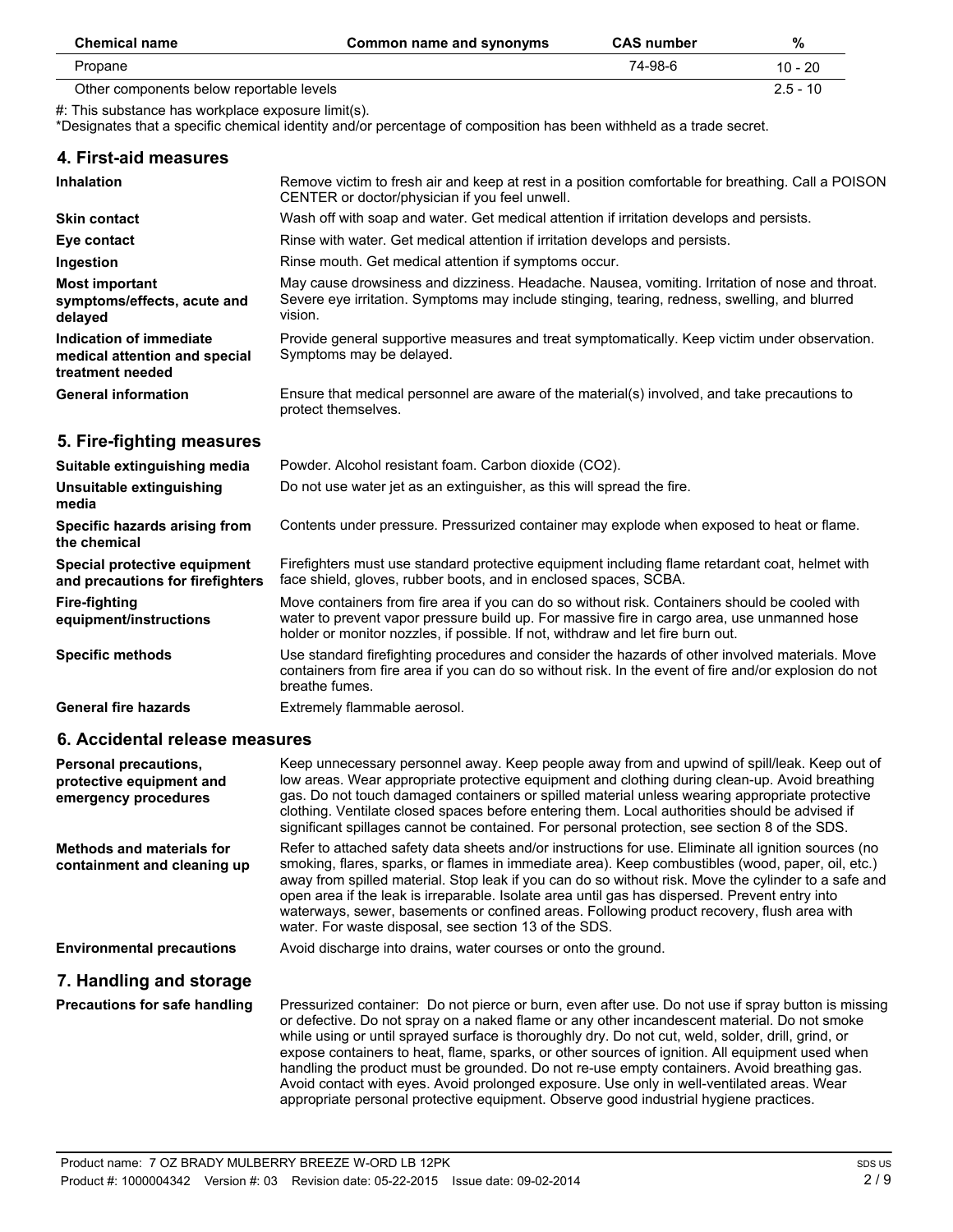Level 3 Aerosol.

Store locked up. Pressurized container. Protect from sunlight and do not expose to temperatures exceeding 50°C/122 °F. Do not puncture, incinerate or crush. Do not handle or store near an open flame, heat or other sources of ignition. This material can accumulate static charge which may cause spark and become an ignition source. Refrigeration recommended. Store away from incompatible materials (see Section 10 of the SDS).

#### **8. Exposure controls/personal protection**

#### **Occupational exposure limits**

#### **US. OSHA Table Z-1 Limits for Air Contaminants (29 CFR 1910.1000)**

| <b>Components</b>                                                     | <b>Type</b>                                         |                    |                 | Value                                                                                                                                                                                                                                                                                                   |                                                                                                     |
|-----------------------------------------------------------------------|-----------------------------------------------------|--------------------|-----------------|---------------------------------------------------------------------------------------------------------------------------------------------------------------------------------------------------------------------------------------------------------------------------------------------------------|-----------------------------------------------------------------------------------------------------|
| Acetone (CAS 67-64-1)                                                 | PEL                                                 |                    |                 | 2400 mg/m3                                                                                                                                                                                                                                                                                              |                                                                                                     |
|                                                                       |                                                     |                    |                 | 1000 ppm                                                                                                                                                                                                                                                                                                |                                                                                                     |
| Propane (CAS 74-98-6)                                                 | PEL                                                 |                    |                 | 1800 mg/m3                                                                                                                                                                                                                                                                                              |                                                                                                     |
|                                                                       |                                                     |                    |                 | 1000 ppm                                                                                                                                                                                                                                                                                                |                                                                                                     |
| US. ACGIH Threshold Limit Values                                      |                                                     |                    |                 |                                                                                                                                                                                                                                                                                                         |                                                                                                     |
| <b>Components</b>                                                     | <b>Type</b>                                         |                    |                 | <b>Value</b>                                                                                                                                                                                                                                                                                            |                                                                                                     |
| Acetone (CAS 67-64-1)                                                 | <b>STEL</b>                                         |                    |                 | 750 ppm                                                                                                                                                                                                                                                                                                 |                                                                                                     |
|                                                                       | <b>TWA</b>                                          |                    |                 | 500 ppm                                                                                                                                                                                                                                                                                                 |                                                                                                     |
| Butane (CAS 106-97-8)                                                 | <b>STEL</b>                                         |                    |                 | 1000 ppm                                                                                                                                                                                                                                                                                                |                                                                                                     |
| US. NIOSH: Pocket Guide to Chemical Hazards                           |                                                     |                    |                 |                                                                                                                                                                                                                                                                                                         |                                                                                                     |
| <b>Components</b>                                                     | <b>Type</b>                                         |                    |                 | Value                                                                                                                                                                                                                                                                                                   |                                                                                                     |
| Acetone (CAS 67-64-1)                                                 | <b>TWA</b>                                          |                    |                 | 590 mg/m3                                                                                                                                                                                                                                                                                               |                                                                                                     |
|                                                                       |                                                     |                    |                 | 250 ppm                                                                                                                                                                                                                                                                                                 |                                                                                                     |
| Butane (CAS 106-97-8)                                                 | <b>TWA</b>                                          |                    |                 | 1900 mg/m3                                                                                                                                                                                                                                                                                              |                                                                                                     |
|                                                                       |                                                     |                    |                 | 800 ppm                                                                                                                                                                                                                                                                                                 |                                                                                                     |
| Propane (CAS 74-98-6)                                                 | <b>TWA</b>                                          |                    |                 | 1800 mg/m3                                                                                                                                                                                                                                                                                              |                                                                                                     |
|                                                                       |                                                     |                    |                 | 1000 ppm                                                                                                                                                                                                                                                                                                |                                                                                                     |
| <b>Biological limit values</b>                                        |                                                     |                    |                 |                                                                                                                                                                                                                                                                                                         |                                                                                                     |
| <b>ACGIH Biological Exposure Indices</b>                              |                                                     |                    |                 |                                                                                                                                                                                                                                                                                                         |                                                                                                     |
| <b>Components</b>                                                     | <b>Value</b>                                        | <b>Determinant</b> | <b>Specimen</b> | <b>Sampling Time</b>                                                                                                                                                                                                                                                                                    |                                                                                                     |
| Acetone (CAS 67-64-1)                                                 | 50 mg/l                                             | Acetone            | Urine           | $\star$                                                                                                                                                                                                                                                                                                 |                                                                                                     |
| * - For sampling details, please see the source document.             |                                                     |                    |                 |                                                                                                                                                                                                                                                                                                         |                                                                                                     |
| Appropriate engineering<br>controls                                   | eyewash station.                                    |                    |                 | Good general ventilation (typically 10 air changes per hour) should be used. Ventilation rates<br>should be matched to conditions. If applicable, use process enclosures, local exhaust ventilation,<br>or other engineering controls to maintain airborne levels below recommended exposure limits. If | exposure limits have not been established, maintain airborne levels to an acceptable level. Provide |
| Individual protection measures, such as personal protective equipment |                                                     |                    |                 |                                                                                                                                                                                                                                                                                                         |                                                                                                     |
| <b>Eye/face protection</b>                                            | Wear safety glasses with side shields (or goggles). |                    |                 |                                                                                                                                                                                                                                                                                                         |                                                                                                     |
| <b>Hand protection</b>                                                | Wear appropriate chemical resistant gloves.         |                    |                 |                                                                                                                                                                                                                                                                                                         |                                                                                                     |
| <b>Skin protection</b>                                                |                                                     |                    |                 |                                                                                                                                                                                                                                                                                                         |                                                                                                     |
| <b>Other</b>                                                          | Wear appropriate chemical resistant clothing.       |                    |                 |                                                                                                                                                                                                                                                                                                         |                                                                                                     |
| <b>Respiratory protection</b>                                         | air-supplied respirator.                            |                    |                 | If permissible levels are exceeded use NIOSH mechanical filter / organic vapor cartridge or an                                                                                                                                                                                                          |                                                                                                     |

| <b>Thermal hazards</b> | Wear appropriate thermal protective clothing, when necessary. |
|------------------------|---------------------------------------------------------------|
|                        |                                                               |

| General hygiene | When using do not smoke. Always observe good personal hygiene measures, such as washing      |
|-----------------|----------------------------------------------------------------------------------------------|
| considerations  | after handling the material and before eating, drinking, and/or smoking. Routinely wash work |
|                 | clothing and protective equipment to remove contaminants.                                    |

#### **9. Physical and chemical properties**

| Appearance            |                |
|-----------------------|----------------|
| <b>Physical state</b> | Gas.           |
| Form                  | Aerosol.       |
| Color                 | Not available. |
|                       |                |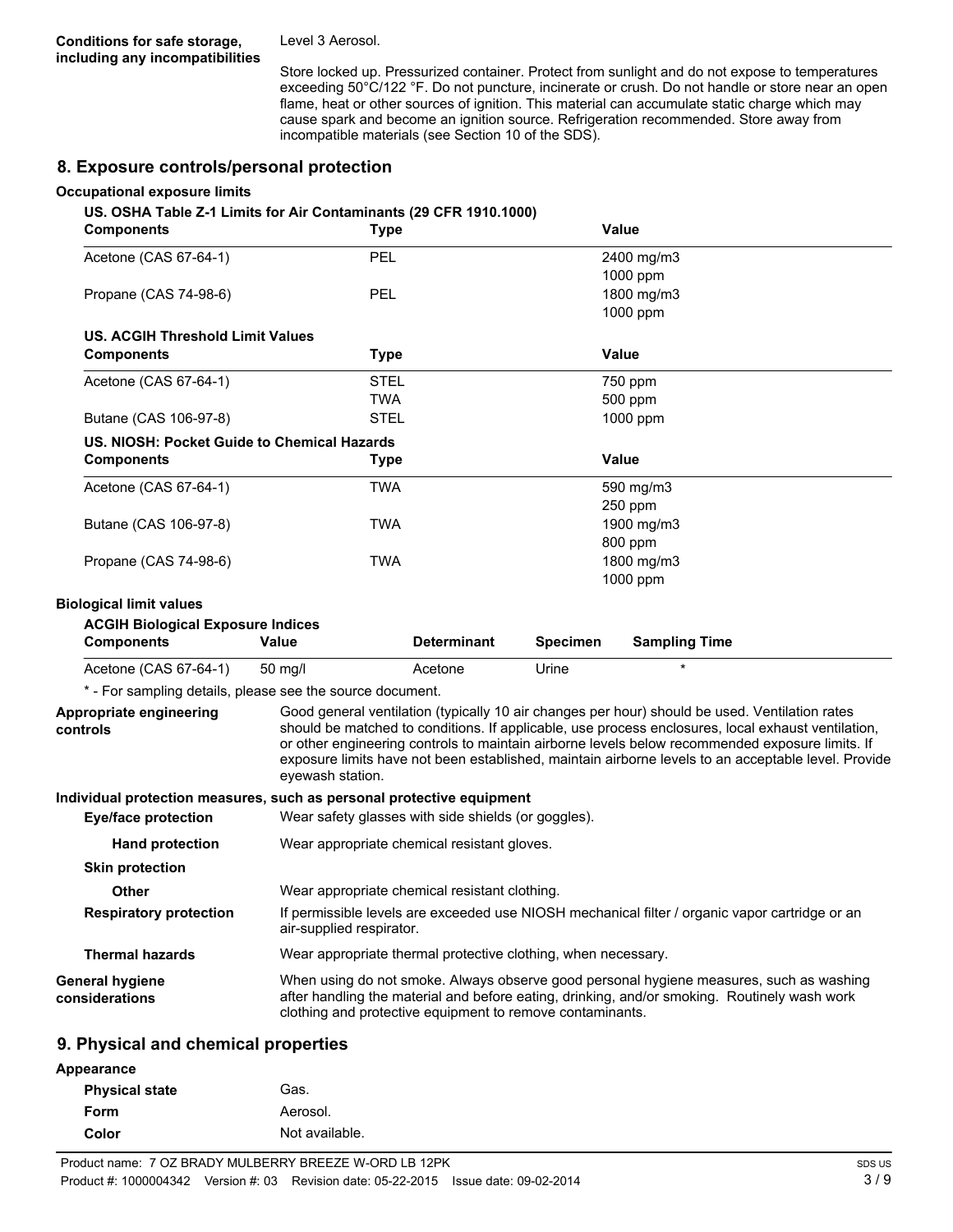| Odor                                              | Not available.                                               |
|---------------------------------------------------|--------------------------------------------------------------|
| <b>Odor threshold</b>                             | Not available.                                               |
| рH                                                | Not available.                                               |
| Melting point/freezing point                      | Not available.                                               |
| Initial boiling point and boiling<br>range        | 132.89 °F (56.05 °C) estimated                               |
| <b>Flash point</b>                                | -156.0 $\degree$ F (-104.4 $\degree$ C) Propellant estimated |
| <b>Evaporation rate</b>                           | Not available.                                               |
| Flammability (solid, gas)                         | Not available.                                               |
| Upper/lower flammability or explosive limits      |                                                              |
| <b>Flammability limit - lower</b><br>(%)          | 1.9 % estimated                                              |
| <b>Flammability limit - upper</b><br>(%)          | 9.5 % estimated                                              |
| Explosive limit - lower (%)                       | Not available.                                               |
| Explosive limit - upper (%)                       | Not available.                                               |
| Vapor pressure                                    | 55 psig @70F estimated                                       |
| <b>Vapor density</b>                              | Not available.                                               |
| <b>Relative density</b>                           | Not available.                                               |
| Solubility(ies)                                   |                                                              |
| <b>Solubility (water)</b>                         | Not available.                                               |
| <b>Partition coefficient</b><br>(n-octanol/water) | Not available.                                               |
| <b>Auto-ignition temperature</b>                  | Not available.                                               |
| <b>Decomposition temperature</b>                  | Not available.                                               |
| <b>Viscosity</b>                                  | Not available.                                               |
| 10 Stability and roactivity                       |                                                              |

### **10. Stability and reactivity**

| <b>Reactivity</b>                            | The product is stable and non-reactive under normal conditions of use, storage and transport. |
|----------------------------------------------|-----------------------------------------------------------------------------------------------|
| <b>Chemical stability</b>                    | Material is stable under normal conditions.                                                   |
| <b>Possibility of hazardous</b><br>reactions | Hazardous polymerization does not occur.                                                      |
| <b>Conditions to avoid</b>                   | Avoid temperatures exceeding the flash point. Contact with incompatible materials.            |
| Incompatible materials                       | Acids. Strong oxidizing agents. Nitrates. Fluorine. Chlorine.                                 |
| <b>Hazardous decomposition</b><br>products   | No hazardous decomposition products are known.                                                |

## **11. Toxicological information**

#### **Information on likely routes of exposure**

| Ingestion                                                                          | Expected to be a low ingestion hazard.                                                                                                                                                                     |  |
|------------------------------------------------------------------------------------|------------------------------------------------------------------------------------------------------------------------------------------------------------------------------------------------------------|--|
| <b>Inhalation</b>                                                                  | May cause drowsiness and dizziness. Headache. Nausea, vomiting. Narcotic effects. Prolonged<br>inhalation may be harmful.                                                                                  |  |
| <b>Skin contact</b>                                                                | No adverse effects due to skin contact are expected.                                                                                                                                                       |  |
| Eye contact                                                                        | Causes serious eye irritation.                                                                                                                                                                             |  |
| Symptoms related to the<br>physical, chemical and<br>toxicological characteristics | May cause drowsiness and dizziness. Headache. Nausea, vomiting. Irritation of nose and throat.<br>Severe eye irritation. Symptoms may include stinging, tearing, redness, swelling, and blurred<br>vision. |  |

#### **Information on toxicological effects**

| <b>Acute toxicity</b> |  |  |
|-----------------------|--|--|
|                       |  |  |

**Acute toxicity** In high concentrations, vapors are anesthetic and may cause headache, fatigue, dizziness and central nervous system effects. Narcotic effects.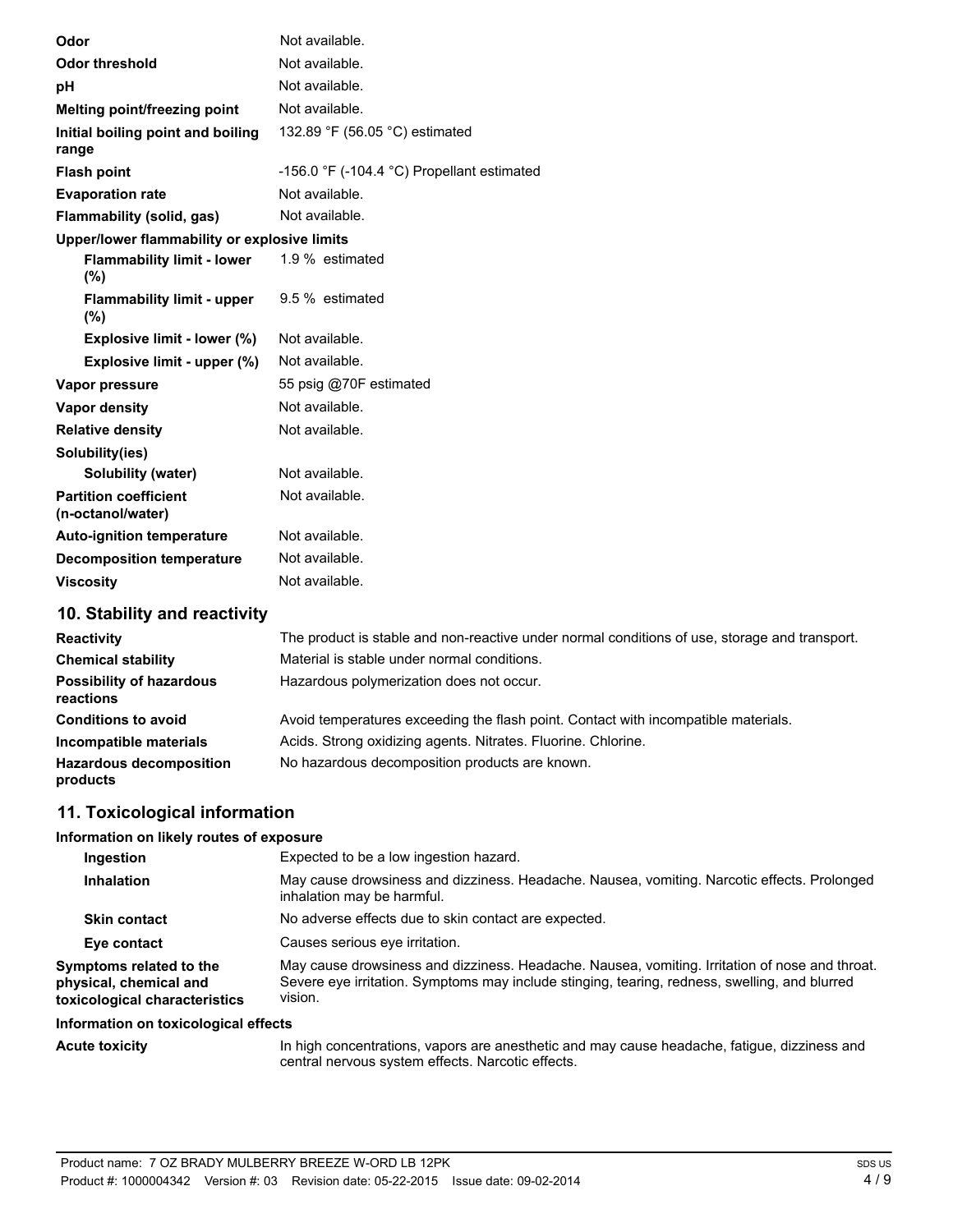| <b>Components</b>      |                                                       | <b>Species</b>                                                                                                      | <b>Test Results</b>    |
|------------------------|-------------------------------------------------------|---------------------------------------------------------------------------------------------------------------------|------------------------|
|                        | Acetone (CAS 67-64-1)                                 |                                                                                                                     |                        |
|                        | <b>Acute</b>                                          |                                                                                                                     |                        |
|                        | Dermal                                                |                                                                                                                     |                        |
|                        | LD <sub>50</sub>                                      | Guinea pig                                                                                                          | > 7426 mg/kg, 24 Hours |
|                        |                                                       |                                                                                                                     | > 9.4 ml/kg, 24 Hours  |
|                        |                                                       | Rabbit                                                                                                              | > 7426 mg/kg, 24 Hours |
|                        |                                                       |                                                                                                                     | > 9.4 ml/kg, 24 Hours  |
|                        | Inhalation                                            |                                                                                                                     |                        |
|                        | <b>LC50</b>                                           | Rat                                                                                                                 | 55700 ppm, 3 Hours     |
|                        |                                                       |                                                                                                                     | 132 mg/l, 3 Hours      |
|                        |                                                       |                                                                                                                     | 50.1 mg/l              |
|                        | Oral                                                  |                                                                                                                     |                        |
|                        | LD50                                                  | Rat                                                                                                                 | 5800 mg/kg             |
|                        |                                                       |                                                                                                                     | 2.2 ml/kg              |
|                        | Butane (CAS 106-97-8)                                 |                                                                                                                     |                        |
|                        | <b>Acute</b>                                          |                                                                                                                     |                        |
|                        | Inhalation                                            |                                                                                                                     |                        |
|                        | LC50                                                  | Mouse                                                                                                               | 1237 mg/l, 120 Minutes |
|                        |                                                       |                                                                                                                     | 52 %, 120 Minutes      |
|                        |                                                       | Rat                                                                                                                 | 1355 mg/l              |
|                        | Propane (CAS 74-98-6)                                 |                                                                                                                     |                        |
|                        | <b>Acute</b>                                          |                                                                                                                     |                        |
|                        | Inhalation                                            |                                                                                                                     |                        |
|                        | LC50                                                  | Mouse                                                                                                               | 1237 mg/l, 120 Minutes |
|                        |                                                       |                                                                                                                     | 52 %, 120 Minutes      |
|                        |                                                       | Rat                                                                                                                 | 1355 mg/l              |
|                        |                                                       |                                                                                                                     | 658 mg/l/4h            |
|                        |                                                       | * Estimates for product may be based on additional component data not shown.                                        |                        |
|                        | <b>Skin corrosion/irritation</b>                      | Prolonged skin contact may cause temporary irritation.                                                              |                        |
| irritation             | Serious eye damage/eye                                | Causes serious eye irritation.                                                                                      |                        |
|                        | Respiratory or skin sensitization                     |                                                                                                                     |                        |
|                        | <b>Respiratory sensitization</b>                      | Not available.                                                                                                      |                        |
|                        | <b>Skin sensitization</b>                             | This product is not expected to cause skin sensitization.                                                           |                        |
|                        | <b>Germ cell mutagenicity</b>                         | No data available to indicate product or any components present at greater than 0.1% are<br>mutagenic or genotoxic. |                        |
|                        | Carcinogenicity                                       | This product is not considered to be a carcinogen by IARC, ACGIH, NTP, or OSHA.                                     |                        |
|                        | Not listed.                                           | OSHA Specifically Regulated Substances (29 CFR 1910.1001-1050)                                                      |                        |
|                        | <b>Reproductive toxicity</b>                          | This product is not expected to cause reproductive or developmental effects.                                        |                        |
|                        | Specific target organ toxicity -<br>single exposure   | May cause drowsiness and dizziness.                                                                                 |                        |
|                        | Specific target organ toxicity -<br>repeated exposure | Not classified.                                                                                                     |                        |
|                        | <b>Aspiration hazard</b>                              | Not likely, due to the form of the product.                                                                         |                        |
| <b>Chronic effects</b> |                                                       | Prolonged inhalation may be harmful.                                                                                |                        |
|                        |                                                       |                                                                                                                     |                        |
|                        | 12. Ecological information                            |                                                                                                                     |                        |
| <b>Ecotovicity</b>     |                                                       | The product is not classified as environmentally hazardous. However, this does not evolude the                      |                        |

**Ecotoxicity** The product is not classified as environmentally hazardous. However, this does not exclude the inte possibility that large or frequent spills can have a harmful or damaging effect on the environment.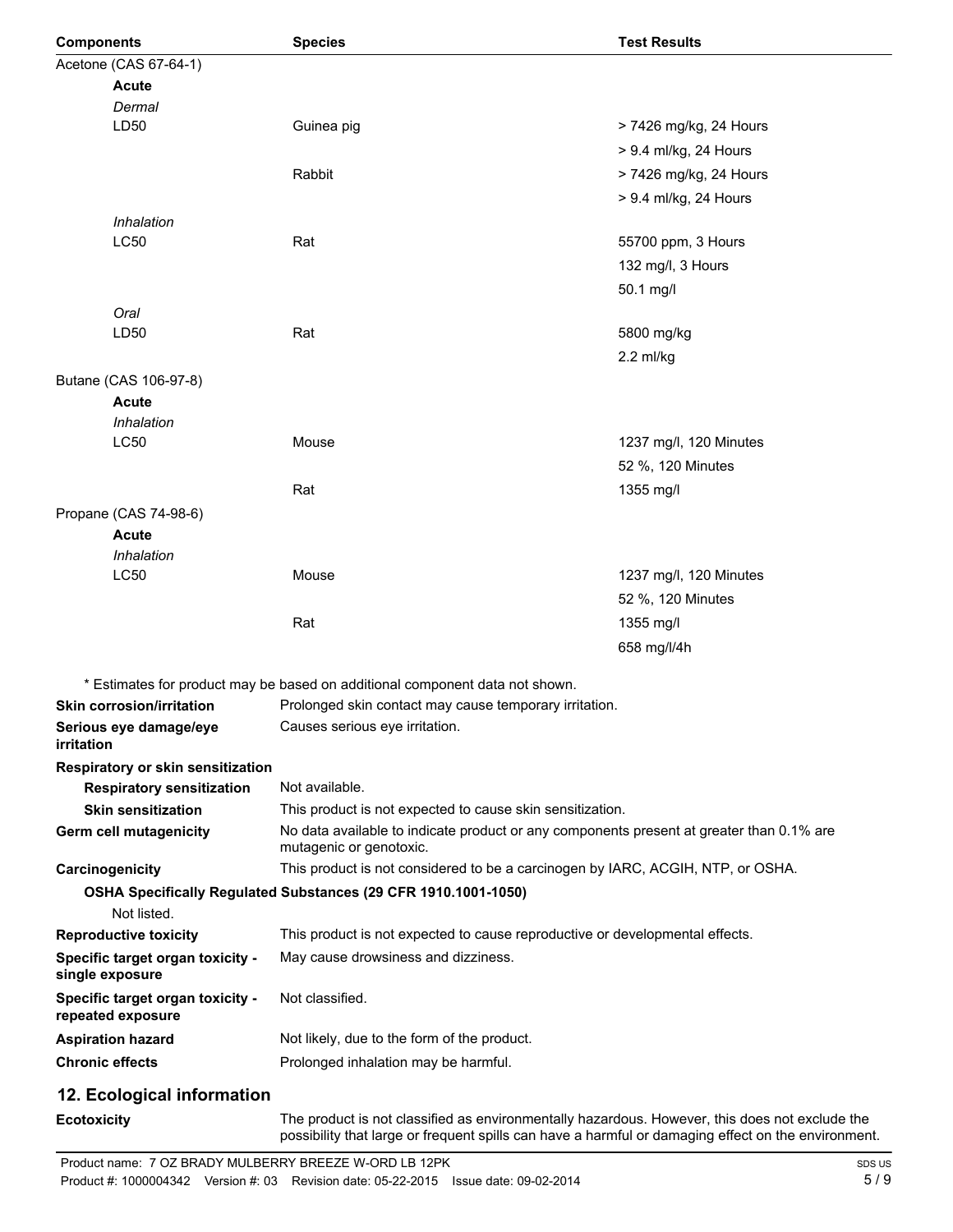| EC50<br><b>LC50</b>                                                                                                                                                                                                                                                                                                                                                                                                                                                                                                             | Water flea (Daphnia magna)<br>Rainbow trout, donaldson trout<br>(Oncorhynchus mykiss) | 21.6 - 23.9 mg/l, 48 hours<br>4740 - 6330 mg/l, 96 hours                                                                                                                                                                                                                                                                                                                                                                                                                                                                                                         |
|---------------------------------------------------------------------------------------------------------------------------------------------------------------------------------------------------------------------------------------------------------------------------------------------------------------------------------------------------------------------------------------------------------------------------------------------------------------------------------------------------------------------------------|---------------------------------------------------------------------------------------|------------------------------------------------------------------------------------------------------------------------------------------------------------------------------------------------------------------------------------------------------------------------------------------------------------------------------------------------------------------------------------------------------------------------------------------------------------------------------------------------------------------------------------------------------------------|
|                                                                                                                                                                                                                                                                                                                                                                                                                                                                                                                                 |                                                                                       |                                                                                                                                                                                                                                                                                                                                                                                                                                                                                                                                                                  |
|                                                                                                                                                                                                                                                                                                                                                                                                                                                                                                                                 |                                                                                       |                                                                                                                                                                                                                                                                                                                                                                                                                                                                                                                                                                  |
|                                                                                                                                                                                                                                                                                                                                                                                                                                                                                                                                 |                                                                                       |                                                                                                                                                                                                                                                                                                                                                                                                                                                                                                                                                                  |
|                                                                                                                                                                                                                                                                                                                                                                                                                                                                                                                                 |                                                                                       |                                                                                                                                                                                                                                                                                                                                                                                                                                                                                                                                                                  |
|                                                                                                                                                                                                                                                                                                                                                                                                                                                                                                                                 |                                                                                       |                                                                                                                                                                                                                                                                                                                                                                                                                                                                                                                                                                  |
|                                                                                                                                                                                                                                                                                                                                                                                                                                                                                                                                 |                                                                                       |                                                                                                                                                                                                                                                                                                                                                                                                                                                                                                                                                                  |
|                                                                                                                                                                                                                                                                                                                                                                                                                                                                                                                                 |                                                                                       |                                                                                                                                                                                                                                                                                                                                                                                                                                                                                                                                                                  |
|                                                                                                                                                                                                                                                                                                                                                                                                                                                                                                                                 | $-0.24$<br>2.89                                                                       |                                                                                                                                                                                                                                                                                                                                                                                                                                                                                                                                                                  |
|                                                                                                                                                                                                                                                                                                                                                                                                                                                                                                                                 |                                                                                       |                                                                                                                                                                                                                                                                                                                                                                                                                                                                                                                                                                  |
|                                                                                                                                                                                                                                                                                                                                                                                                                                                                                                                                 |                                                                                       |                                                                                                                                                                                                                                                                                                                                                                                                                                                                                                                                                                  |
| No other adverse environmental effects (e.g. ozone depletion, photochemical ozone creation<br>potential, endocrine disruption, global warming potential) are expected from this component.                                                                                                                                                                                                                                                                                                                                      |                                                                                       |                                                                                                                                                                                                                                                                                                                                                                                                                                                                                                                                                                  |
| 13. Disposal considerations                                                                                                                                                                                                                                                                                                                                                                                                                                                                                                     |                                                                                       |                                                                                                                                                                                                                                                                                                                                                                                                                                                                                                                                                                  |
| Collect and reclaim or dispose in sealed containers at licensed waste disposal site. Contents<br>under pressure. Do not puncture, incinerate or crush. Dispose of contents/container in accordance<br>with local/regional/national/international regulations.                                                                                                                                                                                                                                                                   |                                                                                       |                                                                                                                                                                                                                                                                                                                                                                                                                                                                                                                                                                  |
| Dispose in accordance with all applicable regulations.                                                                                                                                                                                                                                                                                                                                                                                                                                                                          |                                                                                       |                                                                                                                                                                                                                                                                                                                                                                                                                                                                                                                                                                  |
| <b>Local disposal regulations</b><br>The waste code should be assigned in discussion between the user, the producer and the waste<br>Hazardous waste code<br>disposal company.                                                                                                                                                                                                                                                                                                                                                  |                                                                                       |                                                                                                                                                                                                                                                                                                                                                                                                                                                                                                                                                                  |
|                                                                                                                                                                                                                                                                                                                                                                                                                                                                                                                                 | U002                                                                                  |                                                                                                                                                                                                                                                                                                                                                                                                                                                                                                                                                                  |
| Acetone (CAS 67-64-1)<br>Waste from residues / unused<br>Dispose of in accordance with local regulations. Empty containers or liners may retain some<br>product residues. This material and its container must be disposed of in a safe manner (see:<br>Disposal instructions).                                                                                                                                                                                                                                                 |                                                                                       |                                                                                                                                                                                                                                                                                                                                                                                                                                                                                                                                                                  |
| Empty containers should be taken to an approved waste handling site for recycling or disposal.<br>Since emptied containers may retain product residue, follow label warnings even after container is<br>emptied. Do not re-use empty containers.                                                                                                                                                                                                                                                                                |                                                                                       |                                                                                                                                                                                                                                                                                                                                                                                                                                                                                                                                                                  |
|                                                                                                                                                                                                                                                                                                                                                                                                                                                                                                                                 |                                                                                       |                                                                                                                                                                                                                                                                                                                                                                                                                                                                                                                                                                  |
|                                                                                                                                                                                                                                                                                                                                                                                                                                                                                                                                 |                                                                                       |                                                                                                                                                                                                                                                                                                                                                                                                                                                                                                                                                                  |
| UN1950                                                                                                                                                                                                                                                                                                                                                                                                                                                                                                                          |                                                                                       |                                                                                                                                                                                                                                                                                                                                                                                                                                                                                                                                                                  |
|                                                                                                                                                                                                                                                                                                                                                                                                                                                                                                                                 |                                                                                       |                                                                                                                                                                                                                                                                                                                                                                                                                                                                                                                                                                  |
| 2.1                                                                                                                                                                                                                                                                                                                                                                                                                                                                                                                             |                                                                                       |                                                                                                                                                                                                                                                                                                                                                                                                                                                                                                                                                                  |
|                                                                                                                                                                                                                                                                                                                                                                                                                                                                                                                                 |                                                                                       |                                                                                                                                                                                                                                                                                                                                                                                                                                                                                                                                                                  |
|                                                                                                                                                                                                                                                                                                                                                                                                                                                                                                                                 |                                                                                       |                                                                                                                                                                                                                                                                                                                                                                                                                                                                                                                                                                  |
|                                                                                                                                                                                                                                                                                                                                                                                                                                                                                                                                 |                                                                                       |                                                                                                                                                                                                                                                                                                                                                                                                                                                                                                                                                                  |
| N82                                                                                                                                                                                                                                                                                                                                                                                                                                                                                                                             |                                                                                       |                                                                                                                                                                                                                                                                                                                                                                                                                                                                                                                                                                  |
|                                                                                                                                                                                                                                                                                                                                                                                                                                                                                                                                 |                                                                                       |                                                                                                                                                                                                                                                                                                                                                                                                                                                                                                                                                                  |
|                                                                                                                                                                                                                                                                                                                                                                                                                                                                                                                                 |                                                                                       |                                                                                                                                                                                                                                                                                                                                                                                                                                                                                                                                                                  |
|                                                                                                                                                                                                                                                                                                                                                                                                                                                                                                                                 |                                                                                       |                                                                                                                                                                                                                                                                                                                                                                                                                                                                                                                                                                  |
| This product meets the exception requirements of section 173.306 as a limited quantity and may be shipped as a limited quantity.<br>Until 12/31/2020, the "Consumer Commodity - ORM-D" marking may still be used in place of the new limited quantity diamond<br>mark for packages of UN 1950 Aerosols. Limited quantities require the limited quantity diamond mark on cartons after 12/31/20<br>and may be used now in place of the "Consumer Commodity ORM-D" marking and both may be displayed concurrently.<br><b>IATA</b> |                                                                                       |                                                                                                                                                                                                                                                                                                                                                                                                                                                                                                                                                                  |
|                                                                                                                                                                                                                                                                                                                                                                                                                                                                                                                                 | 2.1<br>306<br>None<br>None                                                            | * Estimates for product may be based on additional component data not shown.<br>No data is available on the degradability of this product.<br>No data available.<br>Partition coefficient n-octanol / water (log Kow)<br>2.36<br>No data available.<br>US RCRA Hazardous Waste U List: Reference<br>Aerosols, flammable, (each not exceeding 1 L capacity)<br>Not applicable.<br>Special precautions for user Read safety instructions, SDS and emergency procedures before handling. Read safety<br>instructions, SDS and emergency procedures before handling. |

| UN number<br>UN proper shipping name | UN1950<br>Aerosols, flammable |
|--------------------------------------|-------------------------------|
| Transport hazard class(es)           |                               |
| <b>Class</b>                         | 2 <sub>1</sub>                |
| <b>Subsidiary risk</b>               |                               |
| Label(s)                             | 21                            |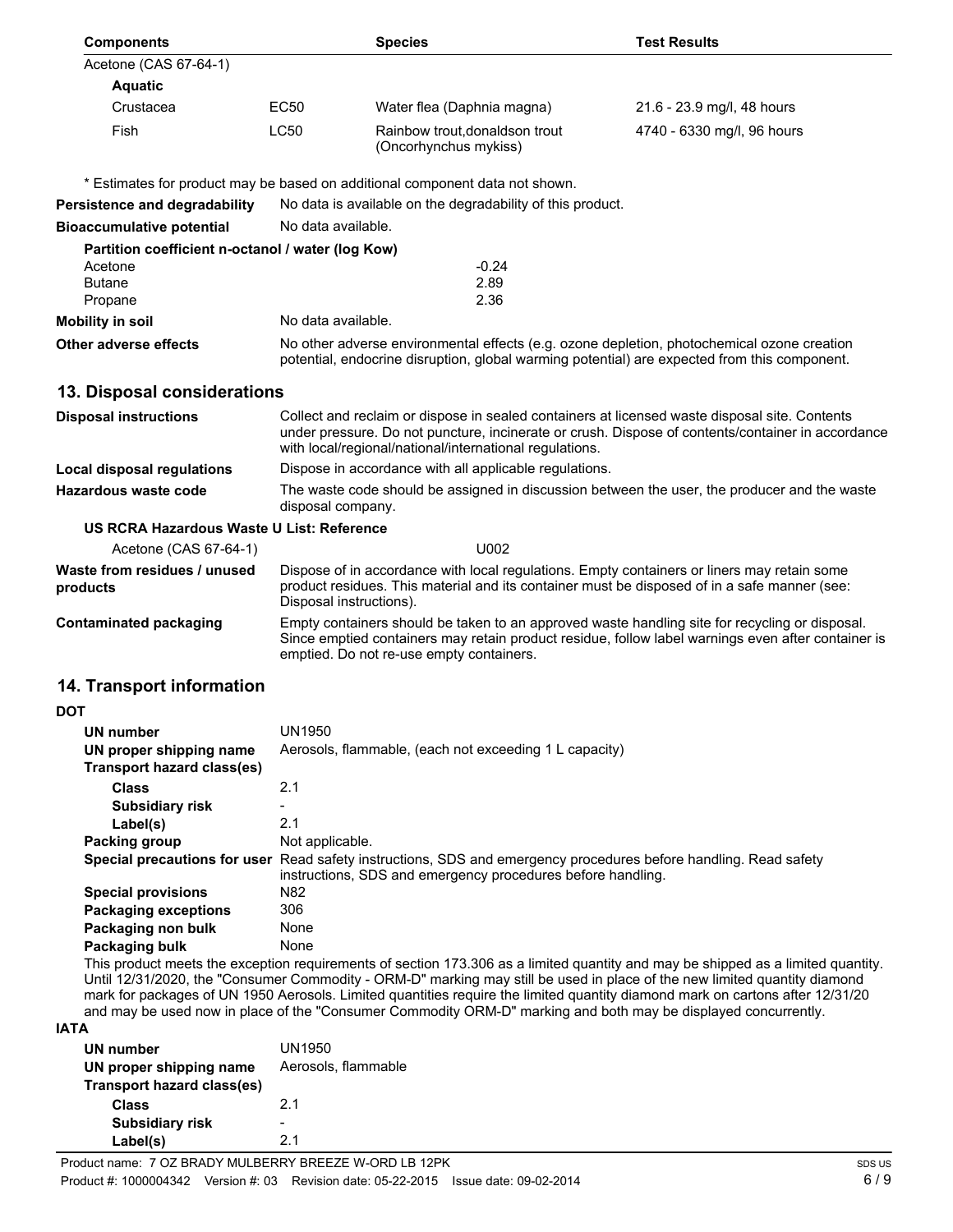|            | Packing group                                                                  | Not applicable.                                                                                                                                                                 |
|------------|--------------------------------------------------------------------------------|---------------------------------------------------------------------------------------------------------------------------------------------------------------------------------|
|            | <b>Environmental hazards</b><br><b>ERG Code</b>                                | No.<br>10L                                                                                                                                                                      |
|            |                                                                                | Special precautions for user Read safety instructions, SDS and emergency procedures before handling. Read safety<br>instructions, SDS and emergency procedures before handling. |
|            | <b>Other information</b>                                                       |                                                                                                                                                                                 |
|            | Passenger and cargo<br>aircraft                                                | Allowed.                                                                                                                                                                        |
|            | Cargo aircraft only                                                            | Allowed.                                                                                                                                                                        |
|            | <b>Packaging Exceptions</b>                                                    | LTD QTY                                                                                                                                                                         |
| IMDG       |                                                                                |                                                                                                                                                                                 |
|            | <b>UN number</b><br>UN proper shipping name                                    | <b>UN1950</b><br><b>AEROSOLS</b>                                                                                                                                                |
|            | <b>Transport hazard class(es)</b>                                              |                                                                                                                                                                                 |
|            | <b>Class</b>                                                                   | 2.1                                                                                                                                                                             |
|            | <b>Subsidiary risk</b>                                                         | 2.1                                                                                                                                                                             |
|            | Label(s)<br>Packing group                                                      | Not applicable.                                                                                                                                                                 |
|            | <b>Environmental hazards</b>                                                   |                                                                                                                                                                                 |
|            | <b>Marine pollutant</b>                                                        | No.                                                                                                                                                                             |
|            | <b>EmS</b>                                                                     | F-D, S-U                                                                                                                                                                        |
|            |                                                                                | Special precautions for user Read safety instructions, SDS and emergency procedures before handling. Read safety<br>instructions, SDS and emergency procedures before handling. |
|            | <b>Packaging Exceptions</b>                                                    | LTD QTY                                                                                                                                                                         |
|            | Transport in bulk according to<br>Annex II of MARPOL 73/78 and<br>the IBC Code | Not applicable.                                                                                                                                                                 |
| <b>DOT</b> |                                                                                |                                                                                                                                                                                 |
|            | <b>FLAMMABLE</b><br><b>GAS</b>                                                 |                                                                                                                                                                                 |
|            | IATA; IMDG                                                                     |                                                                                                                                                                                 |
|            |                                                                                |                                                                                                                                                                                 |
|            | 15. Regulatory information                                                     |                                                                                                                                                                                 |
|            | <b>US federal regulations</b>                                                  | This product is a "Hazardous Chemical" as defined by the OSHA Hazard Communication<br>Standard, 29 CFR 1910.1200.<br>All components are on the U.S. EPA TSCA Inventory List.    |
|            |                                                                                | TSCA Section 12(b) Export Notification (40 CFR 707, Subpt. D)                                                                                                                   |
|            | Not regulated.<br><b>CERCLA Hazardous Substance List (40 CFR 302.4)</b>        |                                                                                                                                                                                 |
|            | Acetone (CAS 67-64-1)                                                          | Listed.                                                                                                                                                                         |
|            | <b>SARA 304 Emergency release notification</b><br>Not regulated.               |                                                                                                                                                                                 |
|            | Product name: 7 OZ BRADY MULBERRY BREEZE W-ORD LB 12PK                         |                                                                                                                                                                                 |
|            |                                                                                |                                                                                                                                                                                 |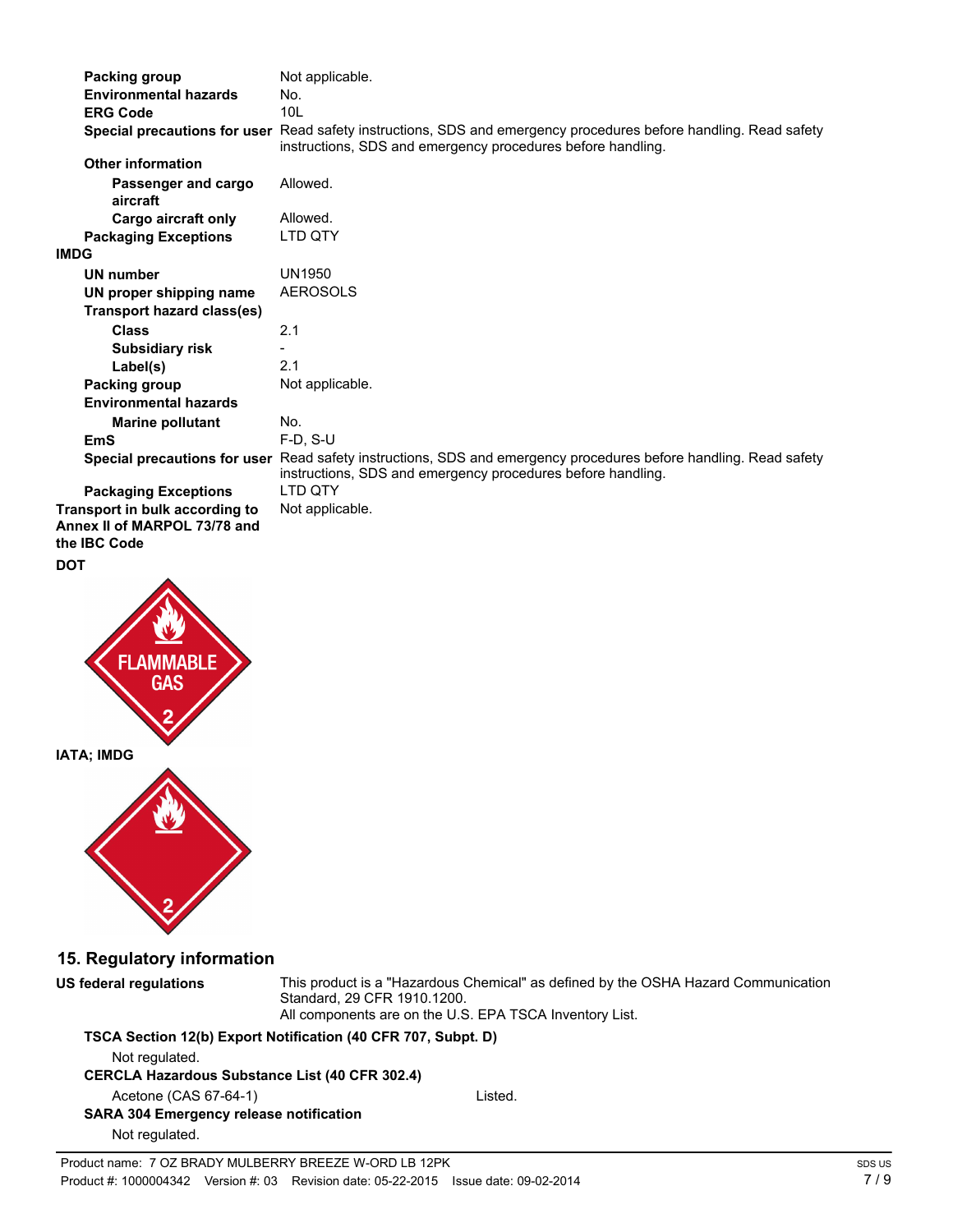| Not listed.                                                             | OSHA Specifically Regulated Substances (29 CFR 1910.1001-1050)                                                        |                                                                                                                          |                        |
|-------------------------------------------------------------------------|-----------------------------------------------------------------------------------------------------------------------|--------------------------------------------------------------------------------------------------------------------------|------------------------|
| Superfund Amendments and Reauthorization Act of 1986 (SARA)             |                                                                                                                       |                                                                                                                          |                        |
| <b>Hazard categories</b>                                                | Immediate Hazard - Yes<br>Delayed Hazard - No<br>Fire Hazard - Yes<br>Pressure Hazard - Yes<br>Reactivity Hazard - No |                                                                                                                          |                        |
| SARA 302 Extremely hazardous substance                                  |                                                                                                                       |                                                                                                                          |                        |
| Not listed.                                                             |                                                                                                                       |                                                                                                                          |                        |
| SARA 311/312 Hazardous<br>chemical                                      | No                                                                                                                    |                                                                                                                          |                        |
| SARA 313 (TRI reporting)<br>Not regulated.                              |                                                                                                                       |                                                                                                                          |                        |
| Other federal regulations                                               |                                                                                                                       |                                                                                                                          |                        |
|                                                                         | Clean Air Act (CAA) Section 112 Hazardous Air Pollutants (HAPs) List                                                  |                                                                                                                          |                        |
| Not regulated.                                                          |                                                                                                                       | Clean Air Act (CAA) Section 112(r) Accidental Release Prevention (40 CFR 68.130)                                         |                        |
| Butane (CAS 106-97-8)<br>Propane (CAS 74-98-6)                          |                                                                                                                       |                                                                                                                          |                        |
| <b>Safe Drinking Water Act</b><br>(SDWA)                                | Not regulated.                                                                                                        |                                                                                                                          |                        |
| <b>Chemical Code Number</b>                                             |                                                                                                                       | Drug Enforcement Administration (DEA). List 2, Essential Chemicals (21 CFR 1310.02(b) and 1310.04(f)(2) and              |                        |
| Acetone (CAS 67-64-1)                                                   |                                                                                                                       | 6532                                                                                                                     |                        |
|                                                                         |                                                                                                                       | Drug Enforcement Administration (DEA). List 1 & 2 Exempt Chemical Mixtures (21 CFR 1310.12(c))                           |                        |
| Acetone (CAS 67-64-1)                                                   |                                                                                                                       | 35 %WV                                                                                                                   |                        |
|                                                                         | <b>DEA Exempt Chemical Mixtures Code Number</b>                                                                       |                                                                                                                          |                        |
| Acetone (CAS 67-64-1)                                                   |                                                                                                                       | 6532                                                                                                                     |                        |
| <b>US state regulations</b>                                             |                                                                                                                       |                                                                                                                          |                        |
| US. Massachusetts RTK - Substance List                                  |                                                                                                                       |                                                                                                                          |                        |
| Acetone (CAS 67-64-1)<br>Butane (CAS 106-97-8)<br>Propane (CAS 74-98-6) |                                                                                                                       |                                                                                                                          |                        |
| Acetone (CAS 67-64-1)                                                   | US. New Jersey Worker and Community Right-to-Know Act                                                                 |                                                                                                                          |                        |
| Butane (CAS 106-97-8)<br>Propane (CAS 74-98-6)                          |                                                                                                                       |                                                                                                                          |                        |
|                                                                         | US. Pennsylvania Worker and Community Right-to-Know Law                                                               |                                                                                                                          |                        |
| Acetone (CAS 67-64-1)<br>Butane (CAS 106-97-8)<br>Propane (CAS 74-98-6) |                                                                                                                       |                                                                                                                          |                        |
| <b>US. Rhode Island RTK</b>                                             |                                                                                                                       |                                                                                                                          |                        |
| Acetone (CAS 67-64-1)<br>Butane (CAS 106-97-8)<br>Propane (CAS 74-98-6) |                                                                                                                       |                                                                                                                          |                        |
| <b>US. California Proposition 65</b>                                    | any chemicals currently listed as carcinogens or reproductive toxins.                                                 | California Safe Drinking Water and Toxic Enforcement Act of 1986 (Proposition 65): This material is not known to contain |                        |
| <b>International Inventories</b>                                        |                                                                                                                       |                                                                                                                          |                        |
| Country(s) or region                                                    | <b>Inventory name</b>                                                                                                 |                                                                                                                          | On inventory (yes/no)* |
| Australia                                                               |                                                                                                                       | Australian Inventory of Chemical Substances (AICS)                                                                       | Yes                    |
| Canada                                                                  | Domestic Substances List (DSL)                                                                                        |                                                                                                                          | Yes                    |
| Canada                                                                  | Non-Domestic Substances List (NDSL)                                                                                   |                                                                                                                          | No                     |

China Inventory of Existing Chemical Substances in China (IECSC) Yes Europe **European Inventory of Existing Commercial Chemical European System** Yes

Substances (EINECS)